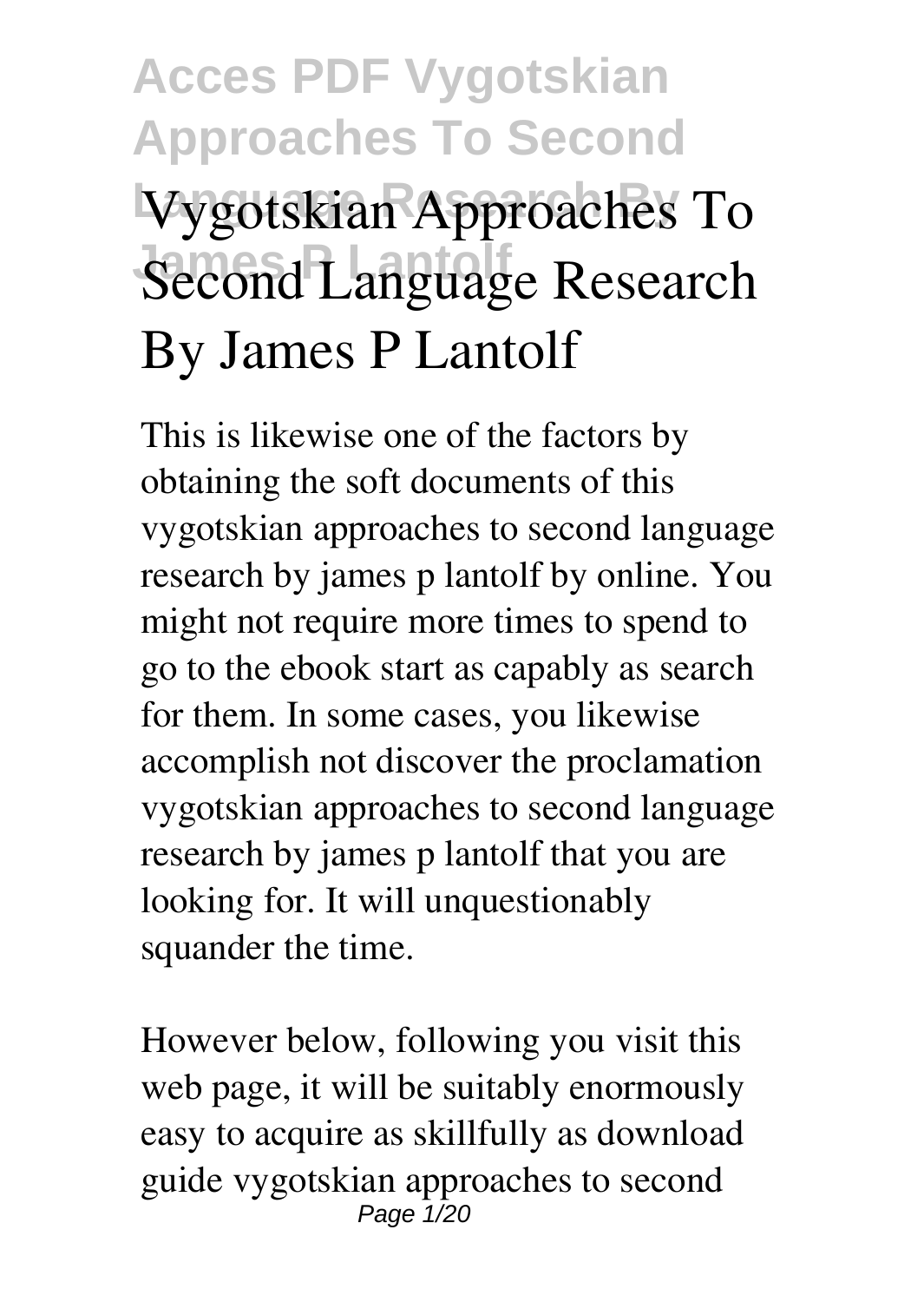language research by james p lantolf

**James P Lantolf**

It will not assume many become old as we accustom before. You can pull off it while undertaking something else at home and even in your workplace. hence easy! So, are you question? Just exercise just what we pay for below as skillfully as review **vygotskian approaches to second language research by james p lantolf** what you behind to read!

Play: A Vygotskian Approach (Davidson Films, Inc.) *Krashen's Theory of Second* Language Acquisition **Vygotsky's Theory** of Cognitive Development in Social Relationships Sociocultural Theory and Second Language Acquisition: You, Me, and the ZPD McREL The Five Stages of Second Language Acquisition *Five Hypothesis of Second Language Acquisition* Conversation about 5 Page 2/20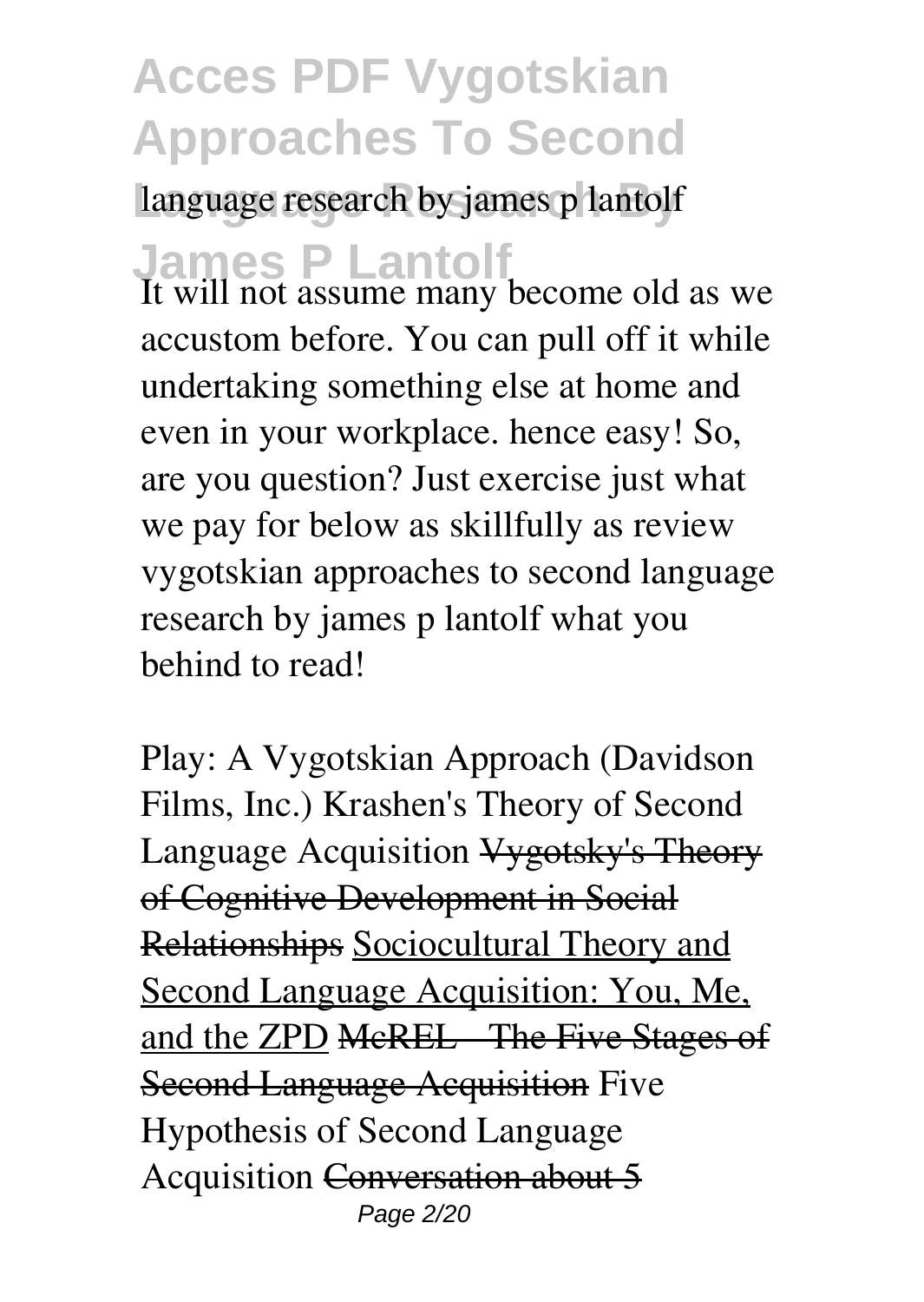Hypothesis in Second Language<sup>B</sup>y **Acquisition Noam Chomsky on Language Aquisition** 

Mid-Test of Second Language Acquisition Piaget's Theory of Cognitive Development Vygotsky sociocultural development | Individuals and Society | MCAT | Khan Academy How language shapes the way we think | Lera Boroditsky *How to learn any language easily | Matthew Youlden | TEDxClapham Noam Chomsky - The Structure of Language* **John Dewey's 4 Principles of Education** The linguistic genius of babies | Patricia Kuhl **Vygotsky's theory of Social Development - Simplest explanation ever** Psycholinguistics: Crash Course Linguistics #11 Language: The First 5 Years of Life of Learning Bruner<sup>[]</sup>s 3 Steps of Learning in a Spiral Curriculum**The Concept of Language (Noam Chomsky)** Theories of language Page 3/20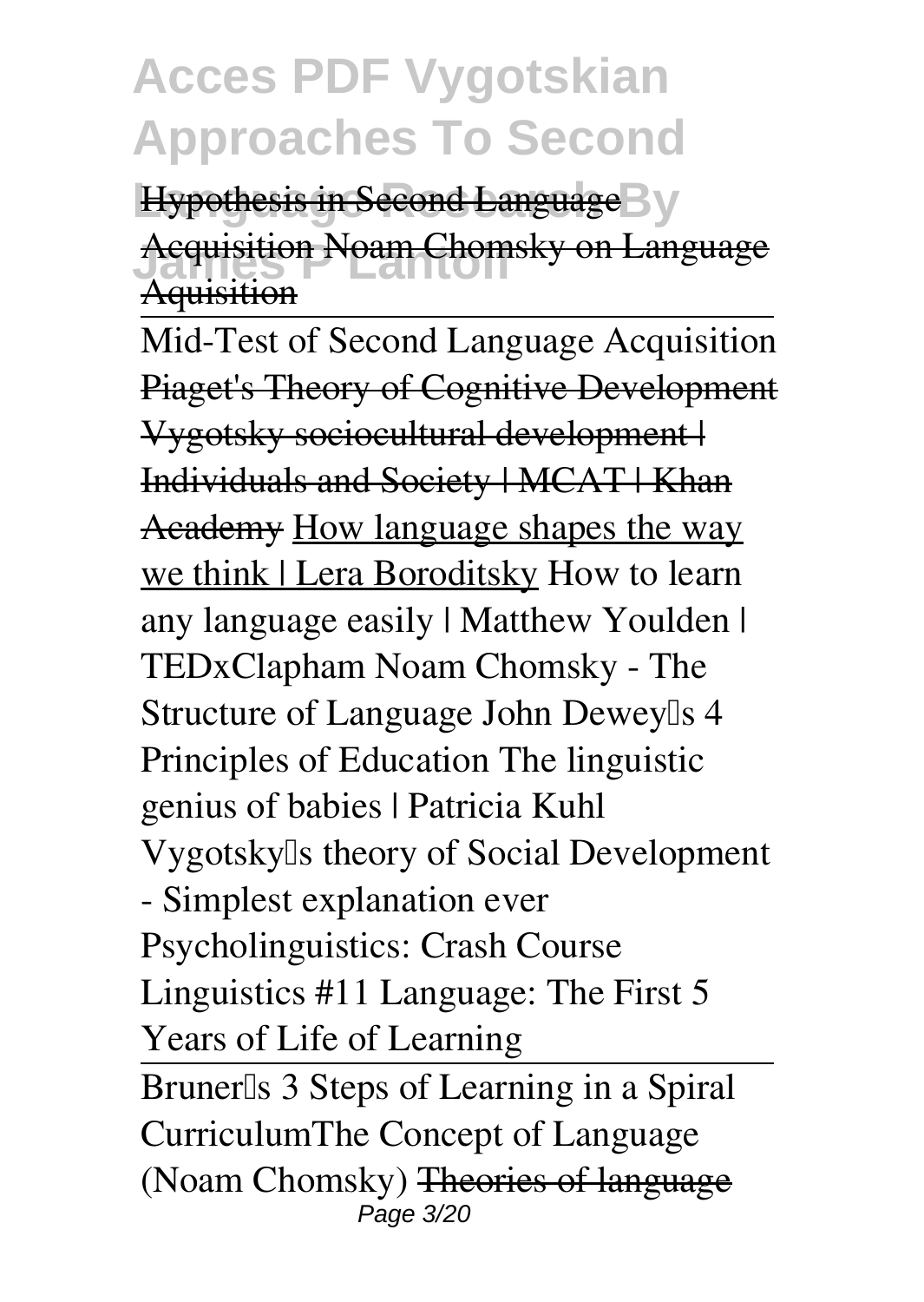development: Nativist, learning, By **Interactionist | MCAT | Khan Academy**<br>Sasis Gultural Theory in SLA and SLL *Socio-Cultural Theory in SLA and SLL* Second language acquisition theories Language Acquisition: Crash Course Linguistics #12 The Interactionist Approach to Language Acquisition (Intro Psych Tutorial #86) *Rod Ellis Vygotsky \u0026 Second Language Learning* 2nd Language Theories and Perspectives Vygotskian Approaches To Second Language

Ever since the publication of the first translation of Vygotsky's Thought and Language (reborn as Thinking and Speech ... to understand is to invent. By contrast, the Vygotskian claim is said to be ...

Beyond the Individual-Social Antimony in Discussions of Piaget and Vygotsky 153-177) A somewhat rough-and-ready approach to how reading and writing differ Page 4/20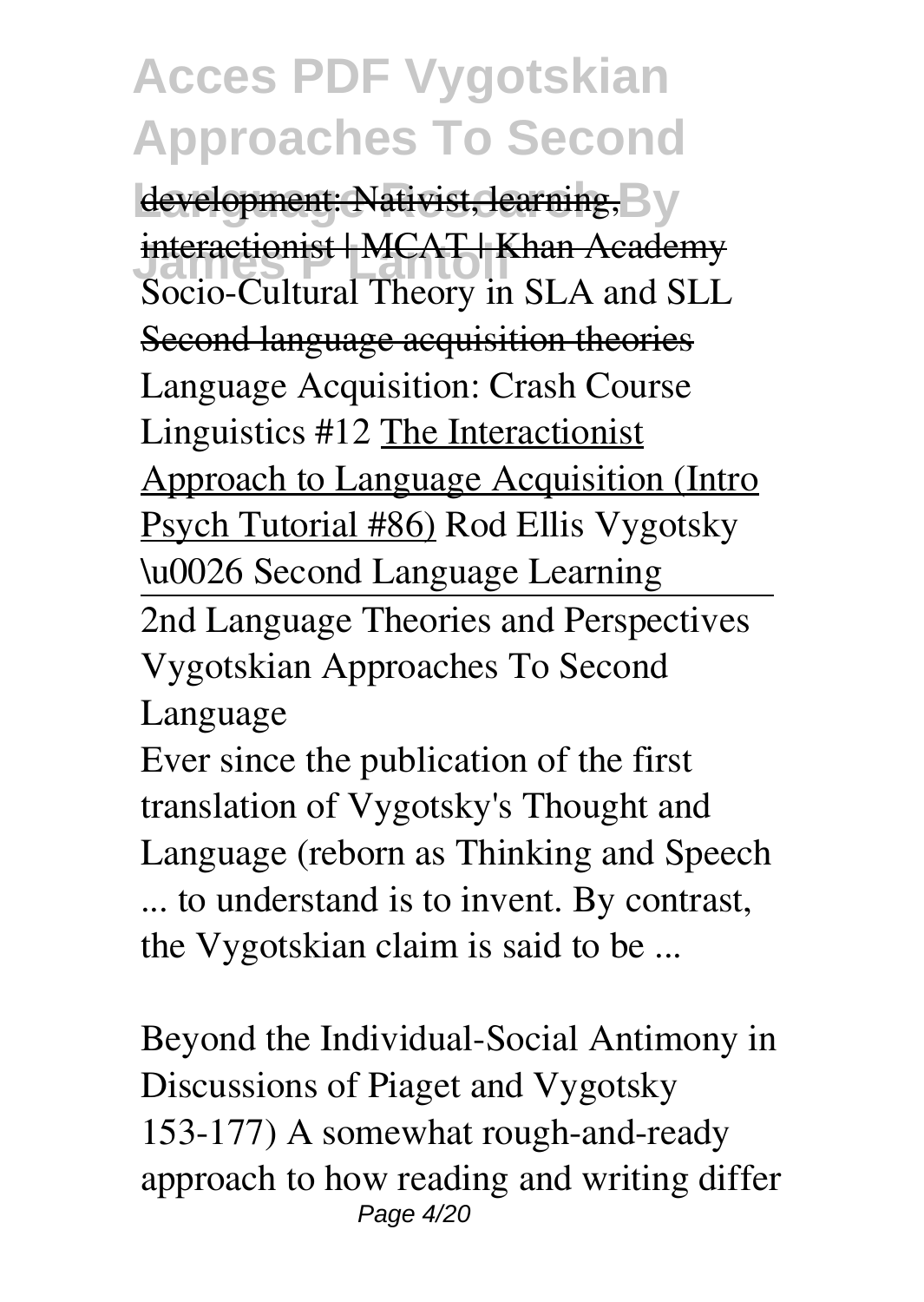... Skinner<sup>[]</sup>s strong nurture view held that the infant acquired language from its<br> **The Muschline** environment as... The Vygotskian vision ...

Literacy: An Introduction Adlington Source: Choice The volume approaches SLA [second language acquisition] from various perspectives; from theoretical and pedagogical approaches and methodological treatments to skills ...

The Cambridge Handbook of Language Learning

As such, Interactionist Approaches to Language and Literacy will be valuable to educators at every level and to researchers in applied linguistics, psychology, adult literacy programs, and English as ...

Sociocultural Approaches to Language Page 5/20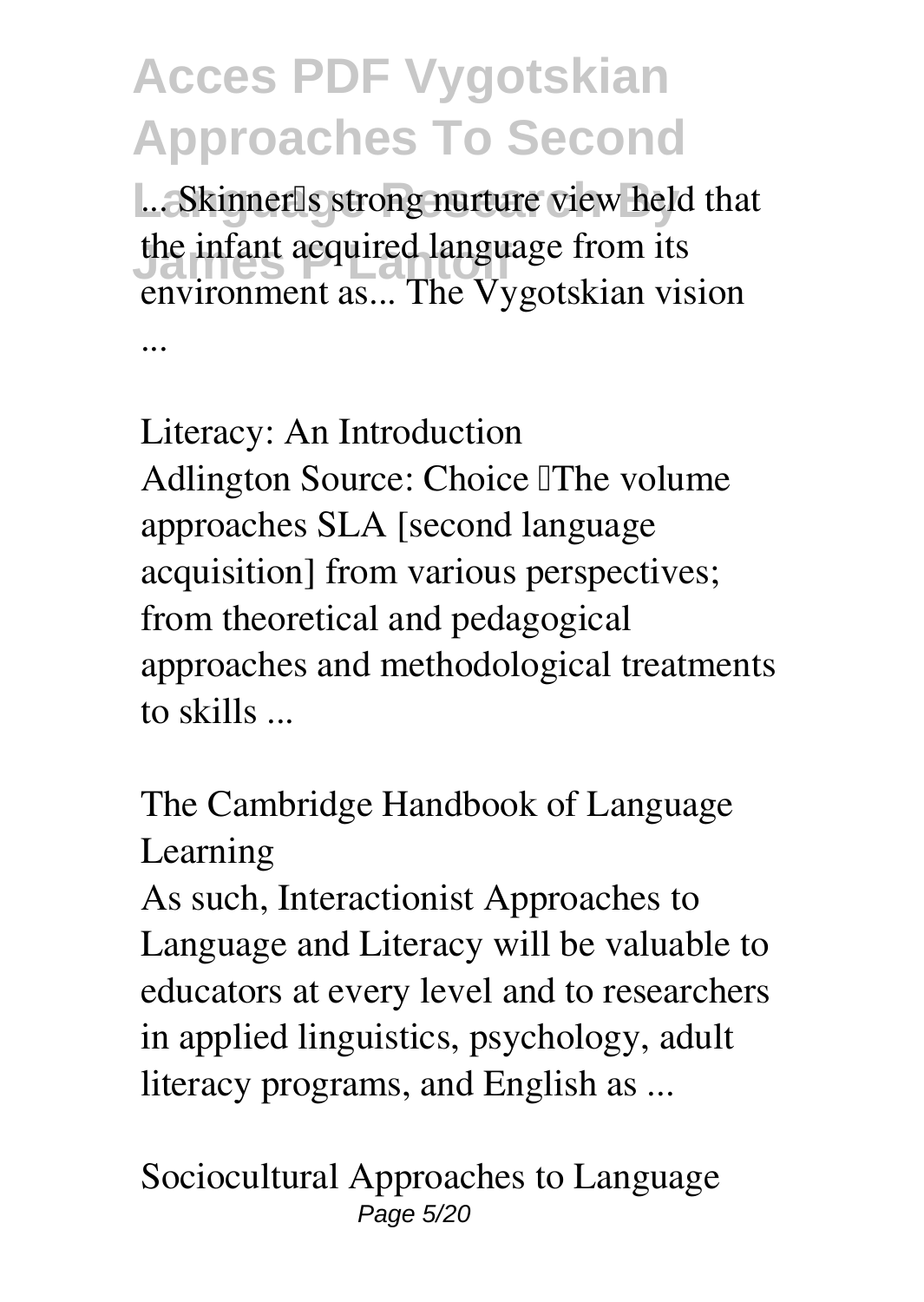**Acces PDF Vygotskian Approaches To Second** and Literacy e Research By We focus on the second, less-examined<br> **Partly at Discriming hours** challenge ... Berkland Disciplines have long been theorized as cultures with distinct ways of embodying knowledge and approaches to problem-setting and solving ...

Sojourning in Disciplinary Cultures: A Case Study of Teaching Writing in Engineering

During fall and spring semesters, classes normally are scheduled every second weekend in the community where the program is situated. In the summer semesters, students typically attend classes on the ...

#### Graduate Programs

Ever since the publication of the first translation of Vygotsky's Thought and Language (reborn as Thinking and Speech Page 6/20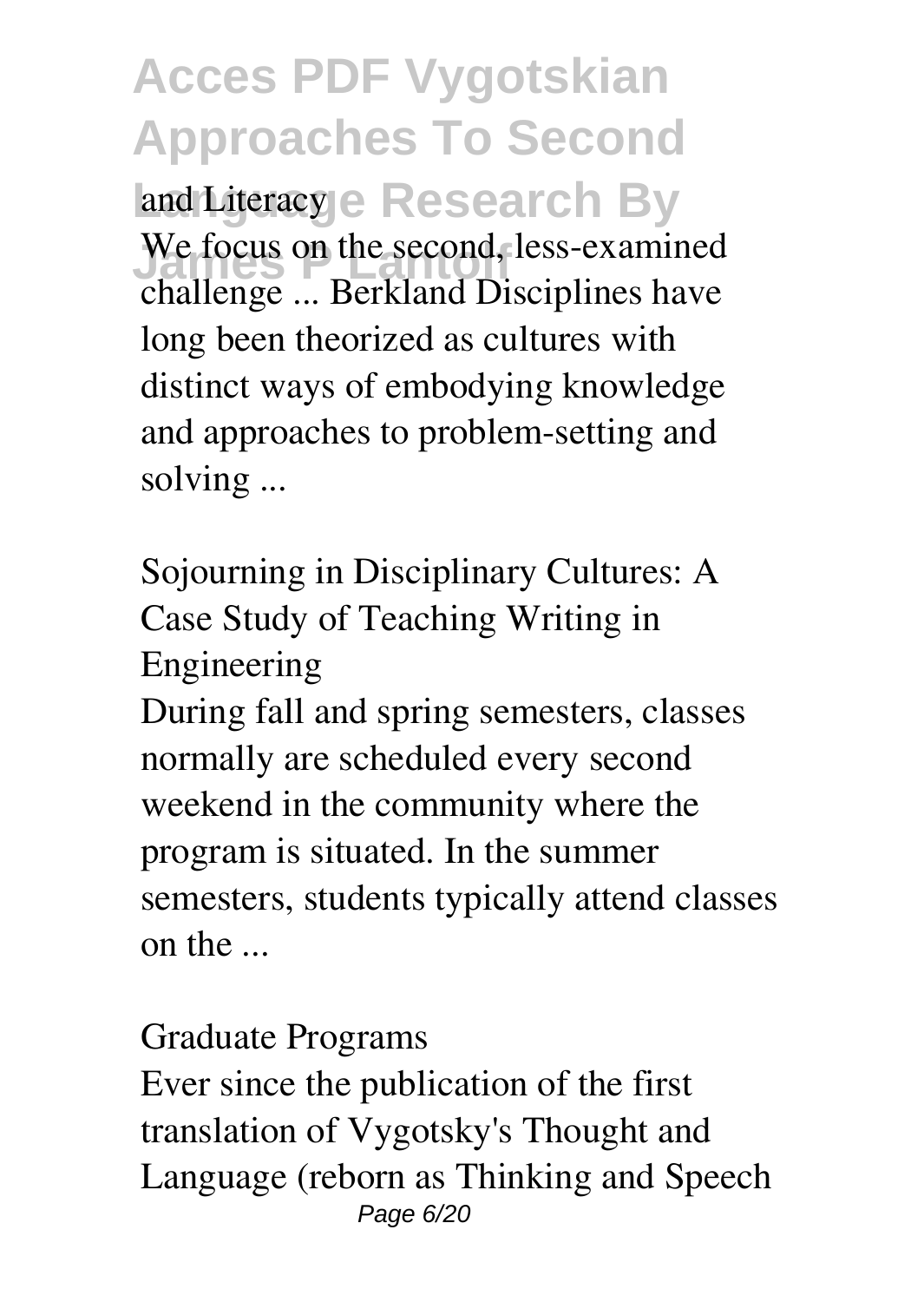... to understand is to invent. By contrast, the Vygotskian claim is said to be ...

Beyond the Individual-Social Antimony in Discussions of Piaget and Vygotsky During fall and spring semesters, classes normally are scheduled every second weekend in the community where the program is situated. In the summer semesters, students typically attend classes on the ...

In many ways, this edited volume can be read as a showcase for the state of affairs in SLA research. It exemplifies what makes current SLA work so energetic and vibrant, topically and methodologically innovative, insightful in its results, and intellectually and episteologically expansive in its implications and Page 7/20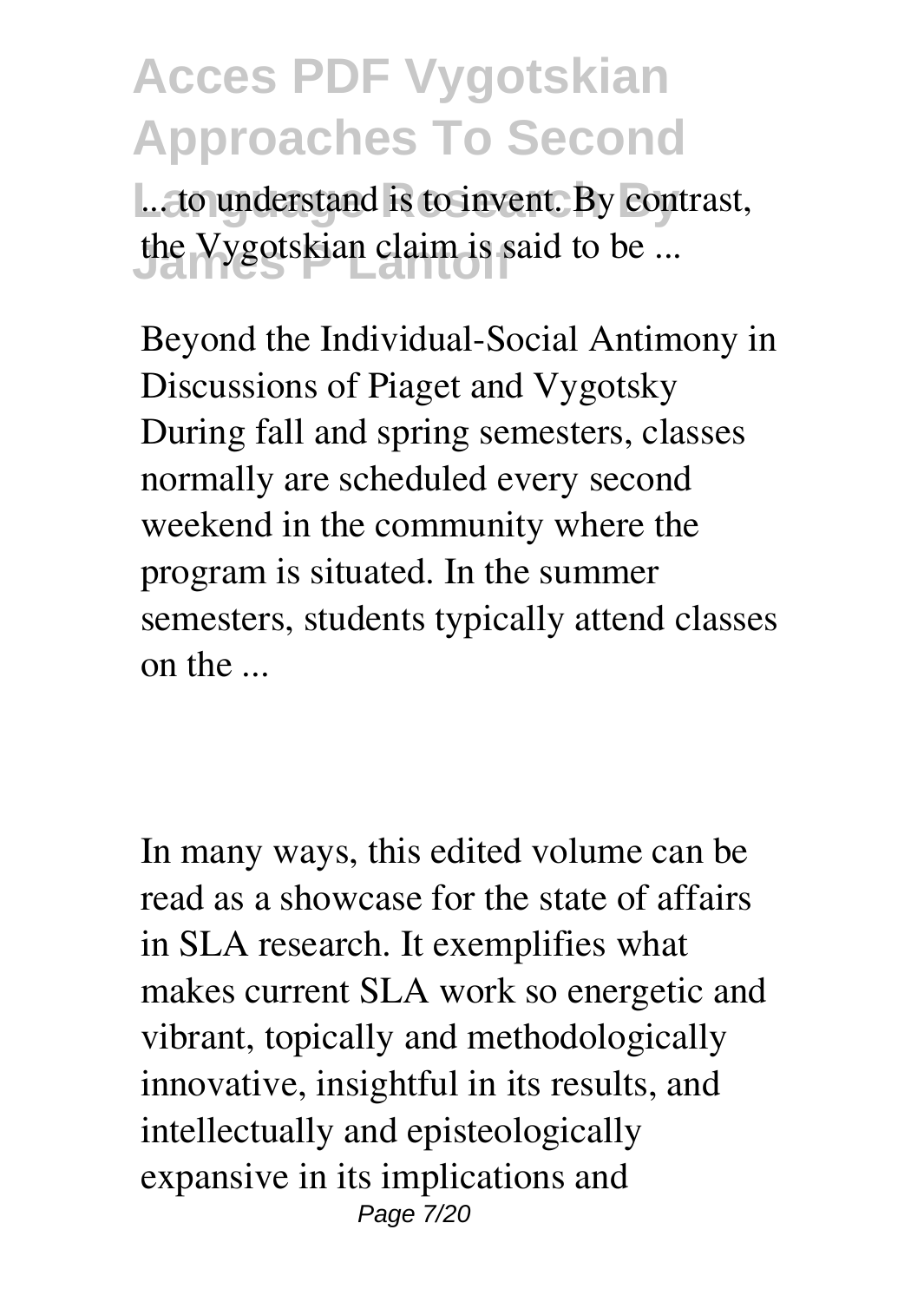significance beyond second language acquisition. - Applied Linguistics This text<br>https://www.haraba.com/action.html brings together the work of scholars attempting to extend Vygotsky's theory to second language research. The papers included, are organized according to three of the major topics of interest in Vygotskian research: zone of proximal development, inner and private speech, and activity theory. All of the papers report on the results of empirical research carried on in these three areas. Readers will recognize the potential sociocultural theory and research has for developing a fuller understanding of L2 learning and use.

This volume presents six alternative approaches to studying second language acquisition  $\mathbb I$  'alternative' in the sense that they contrast with and/or complement the cognitivism pervading the field. All six Page 8/20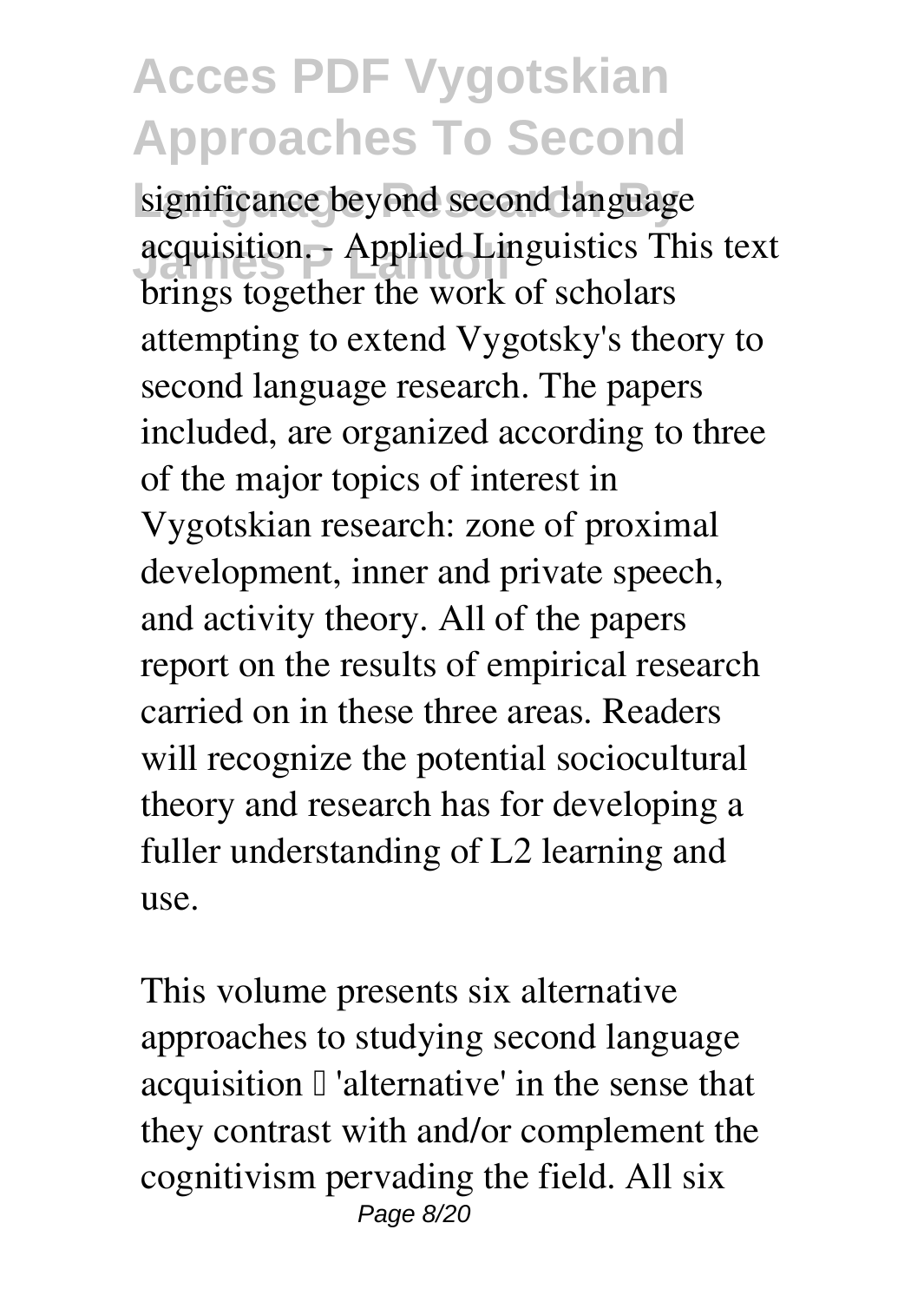approaches <sup>[]</sup> sociocultural, complexity *Incress Conversation-analytic, identity,* language socialization, and sociocognitive  $\Box$  are described according to the same set of six headings, allowing for direct comparison across approaches. Each chapter is authored by leading advocates for the approach described: James Lantolf for the sociocultural approach; Diane Larsen-Freeman for the complexity theory approach; Gabriele Kasper and Johannes Wagner for the conversation-analytic approach; Bonny Norton and Carolyn McKinney for the identity approach; Patricia Duff and Steven Talmy for the language socialization approach and Dwight Atkinson for the sociocognitive approach. Introductory and commentary chapters round out this volume. The editor<sup>[1]</sup>s introduction describes the significance of alternative approaches to SLA studies given its strongly cognitivist Page 9/20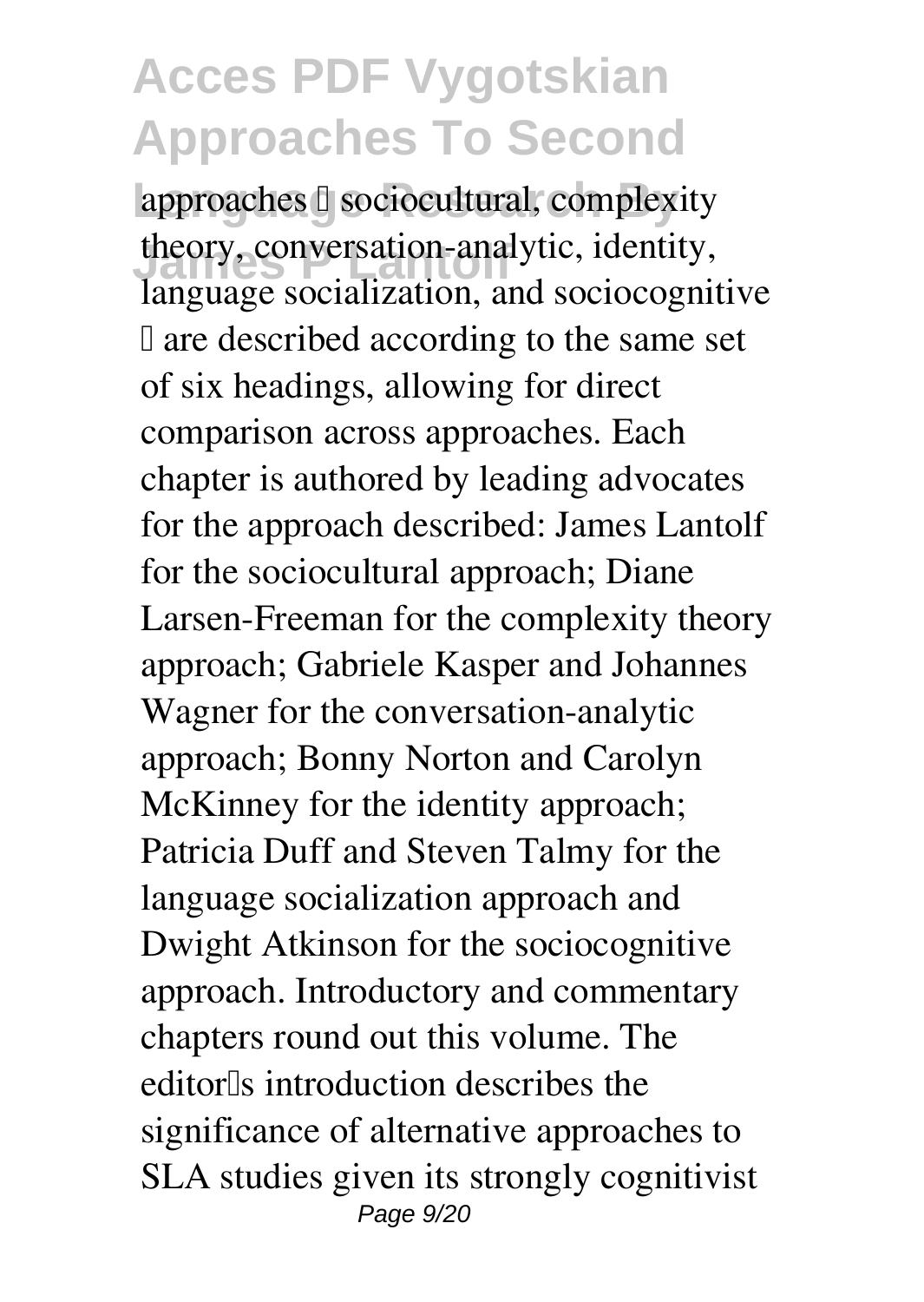orientation. Lourdes Ortegalls commentary considers the six approaches from an 'enlightened traditional' perspective on SLA studies  $\mathbb I$  a viewpoint which is cognitivist in orientation but broad enough to give serious and balanced consideration to alternative approaches. This volume is essential reading in the field of second language acquisition.

This book represents a major statement of the current research being conducted on the learning of second languages from a sociocultural perspective. The book is divided into a theoretical and an empirical part. Specific topics covered include: learning and teaching languages in the zone of proximal development; L1 mediation in the acquisition of L2 grammar; sociocultural theory as a theory of second language learning; gestural mediation in a second language; and Page 10/20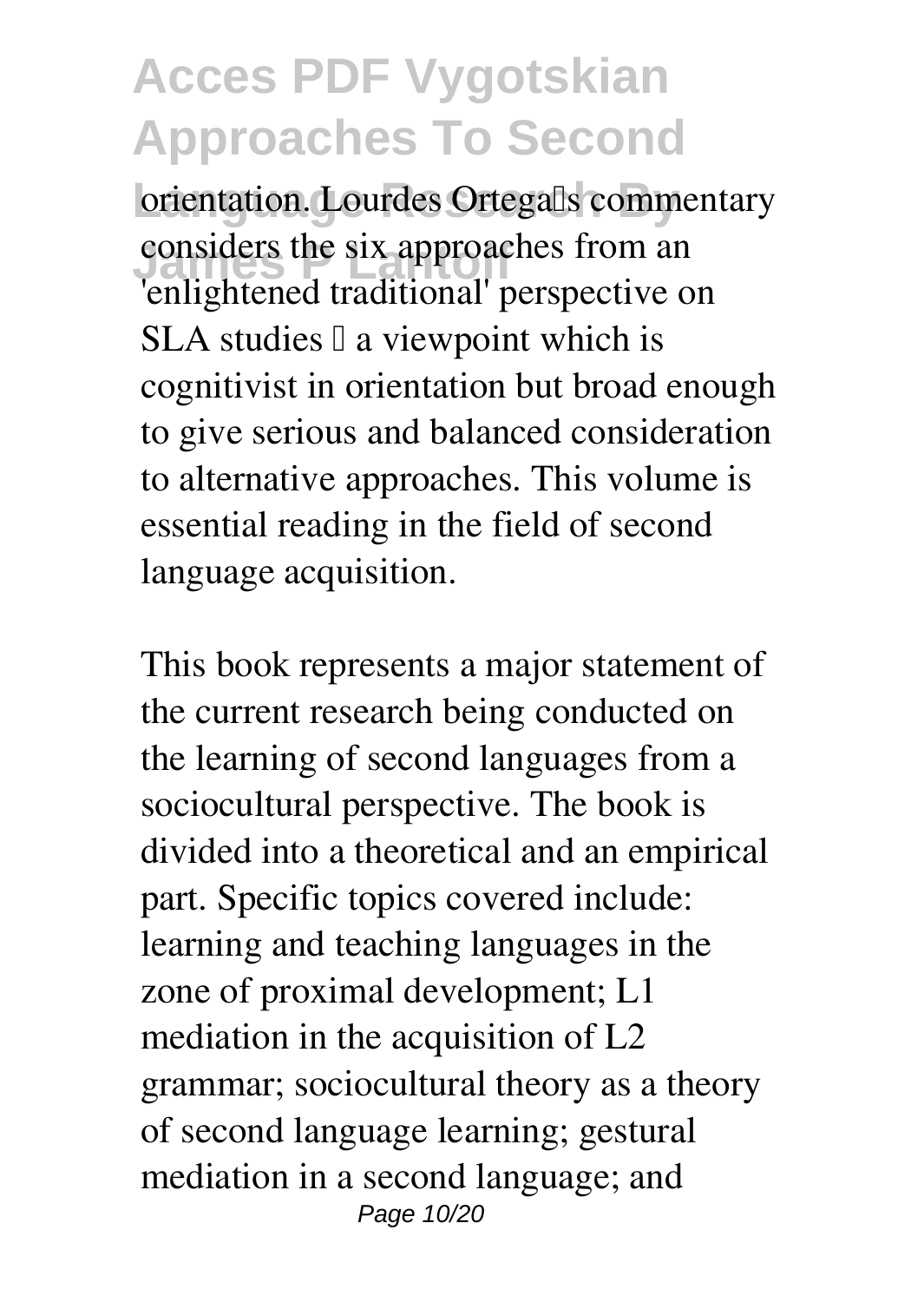constructing a self through a second **James P Lantolf** language.

divdivHow does a person learn a second language? In this provocative book, Marysia Johnson proposes a new model of second language acquisition (SLA) a model that shifts the focus from language competence (the ability to pass a language exam) to language performance (using language competently in real-life contexts). Johnson argues that current SLA theory and research is heavily biased in the direction of the cognitive and experimental scientific tradition. She shows that most models of SLA are linear in nature and subscribe to the conduit metaphor of knowledge transfer: the speaker encodes a message, the hearer decodes the sent message. Such models establish a strict demarcation between learners<sup>[]</sup> mental and social processes. Yet Page 11/20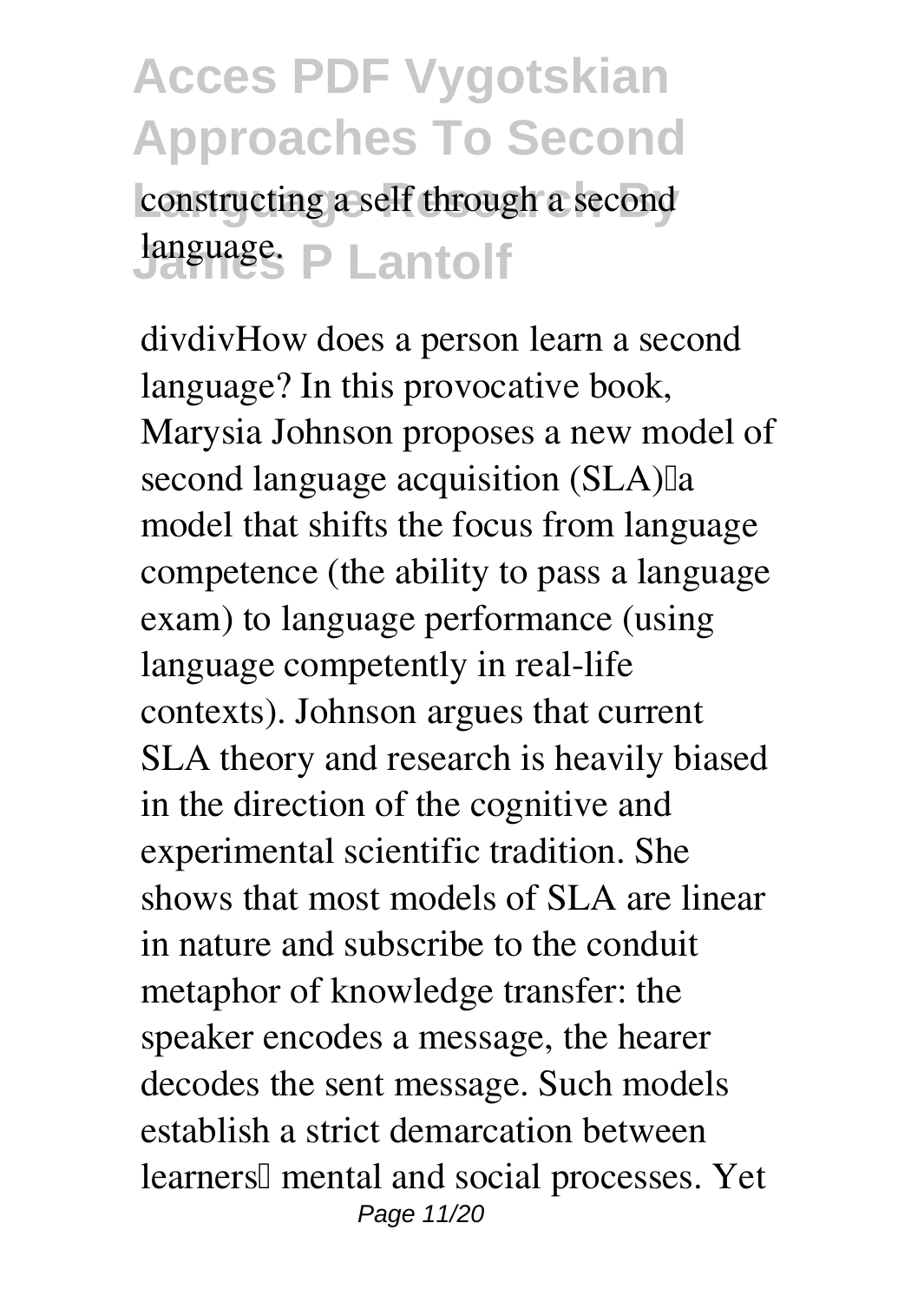the origin of second language acquisition **IS located not exclusively** is located not exclusively in the learner<sup>[1]</sup>s mind but also in a dialogical interaction conducted in a variety of sociocultural and institutional settings, says the author. Drawing on Vygotsky<sup>[]</sup>s sociocultural theory and Bakhtin<sup>[]</sup>s literary theory, she constructs an alternative framework for second language theory, research, teaching, and testing. This approach directs attention toward the investigation of dynamic and dialectical relationships between the interpersonal (social) plane and the intrapersonal (individual) plane. Johnson's model shifts the focus of SLA away from a narrow emphasis on language competence toward a broader view that encompasses the interaction between language competence and performance. Original and controversial, A Philosophy of Second Language Acquisition offers: · an introduction to Vygotsky<sup>[]</sup>s Page 12/20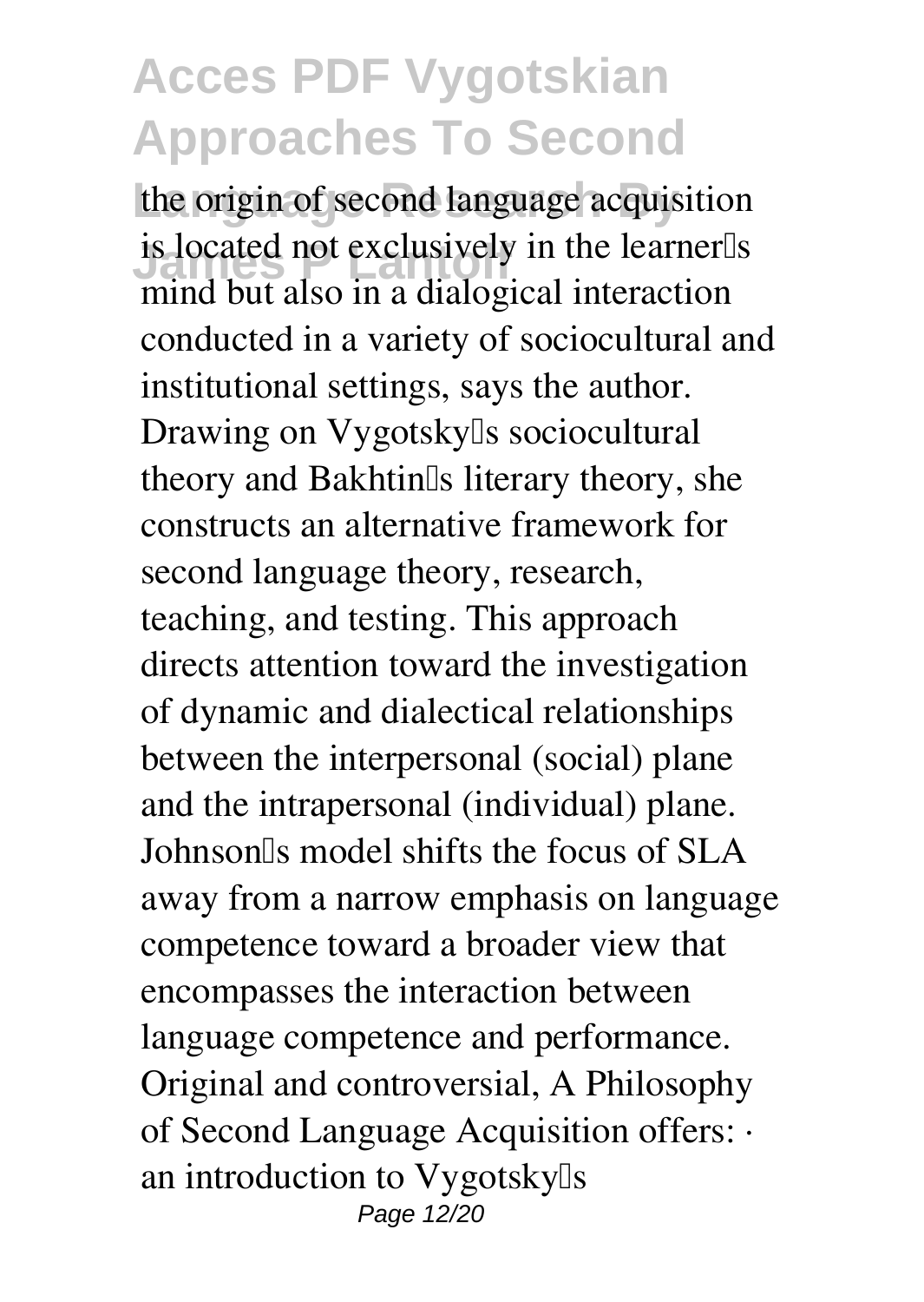sociocultural theory and Bakhtin<sup>[]</sup>s literary theory, both of which support an alternative framework for second language acquisition; · an examination of the existing cognitive bias in SLA theory and research; · a radically new model of second language acquisition. /DIV/DIV

This volume presents seven alternative approaches to studying second language acquisition, and each approach is authored by a leading advocate for it in the field. Edited by Dwight Atkinson, and including contributions from James Lantolf ,Diane Larsen-Freeman, Gabriele Kasper and Johannes Wagner, Bonny Norton and Carolyn McKinney, Patricia Duff and Steven Talmy.

Second language acquisition (SLA) is a field of inquiry that has increased in importance since the 1960s. Currently, Page 13/20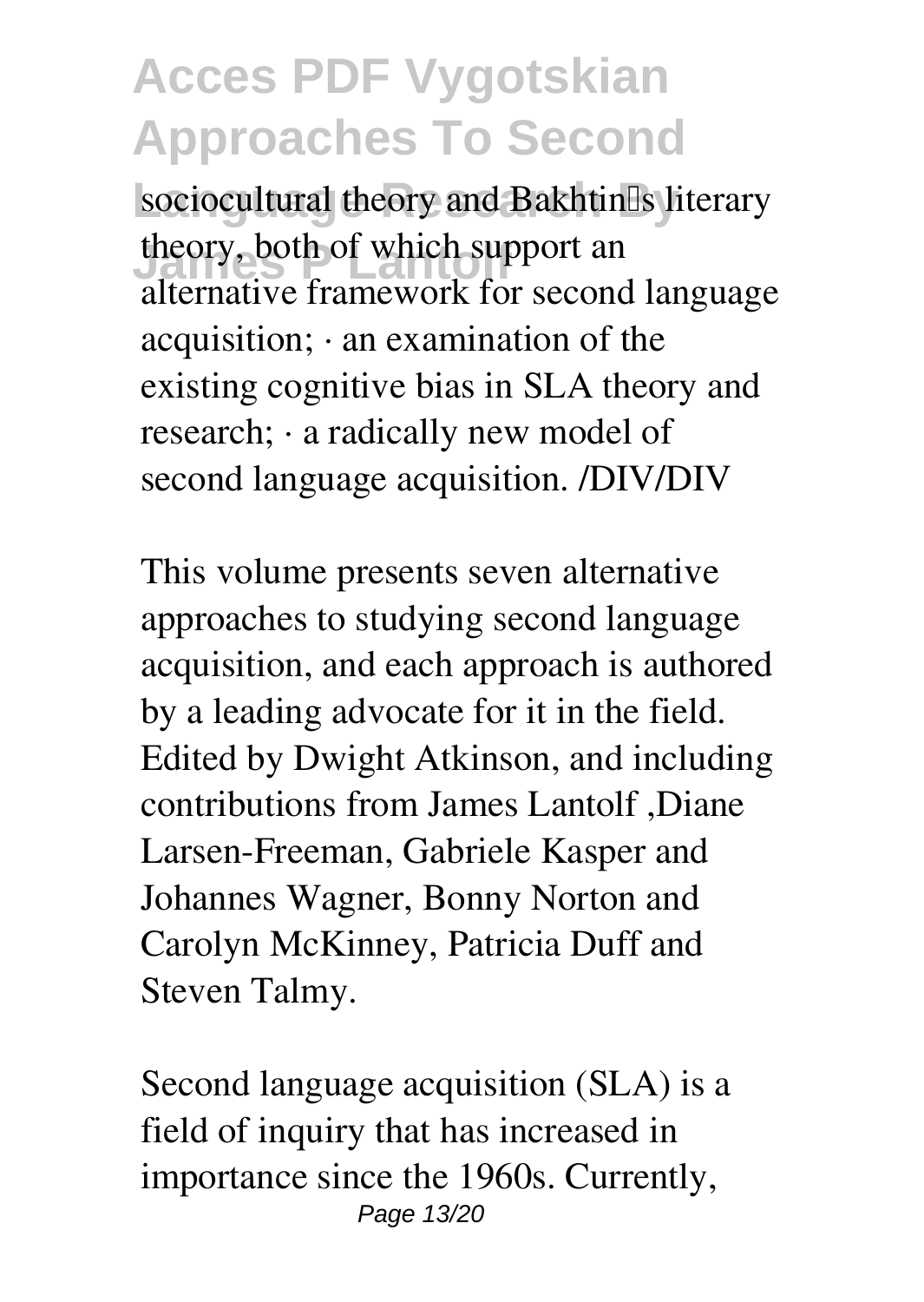researchers adopt multiple perspectives in the analysis of learner language, all of them providing different but complementary answers to the understanding of oral and written data produced by young and older learners in different settings. The main goal of this volume is to provide the reader with updated reviews of the major contemporary approaches to SLA, the research carried out within them and, wherever appropriate, the implications and/or applications for theory, research and pedagogy that might derive from the available empirical evidence. The book is intended for SLA researchers as well as for graduate (MA, Ph.D.) students in SLA research, applied linguistics and linguistics, as the different chapters will be a guide in their research within the approaches presented. The volume will also be of interest to professionals from Page 14/20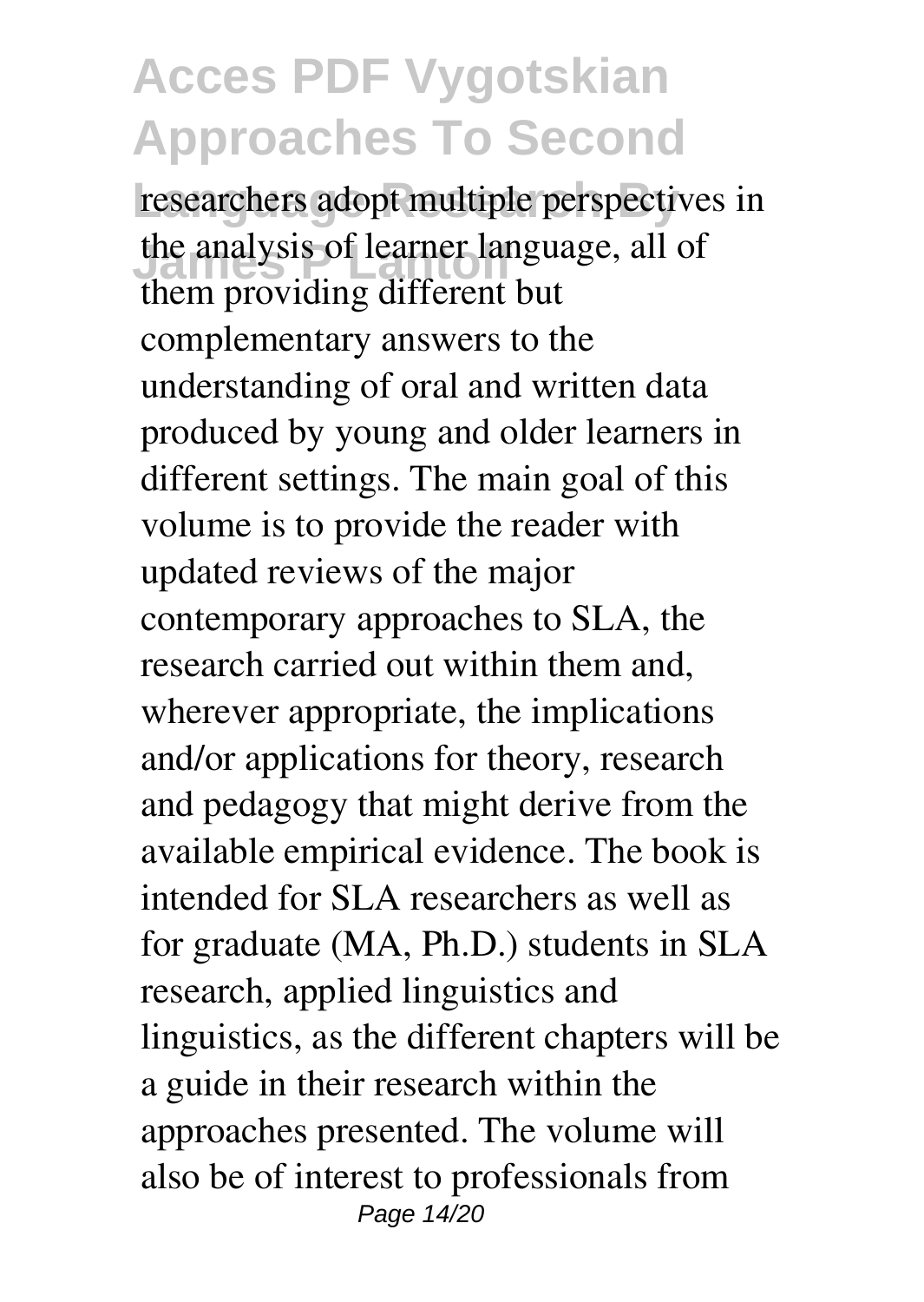other fields interested in the SLA process and the different explanations that have been put forward to account for it.

The second edition of Theories in Second Language Acquisition seeks to build on the strengths of the first edition by surveying the major theories currently used in second language acquisition research. This volume is an ideal introductory text for undergraduate and graduate students in SLA and language teaching. Each chapter focuses on a single theory, written by a leading scholar in the field in an easy-to-follow style  $\mathbb I$  a basic foundational description of the theory, relevant data or research models used with this theory, common misunderstandings, and a sample study from the field to show the theory in practice. This text is designed to provide a consistent and coherent presentation for those new to the field who Page 15/20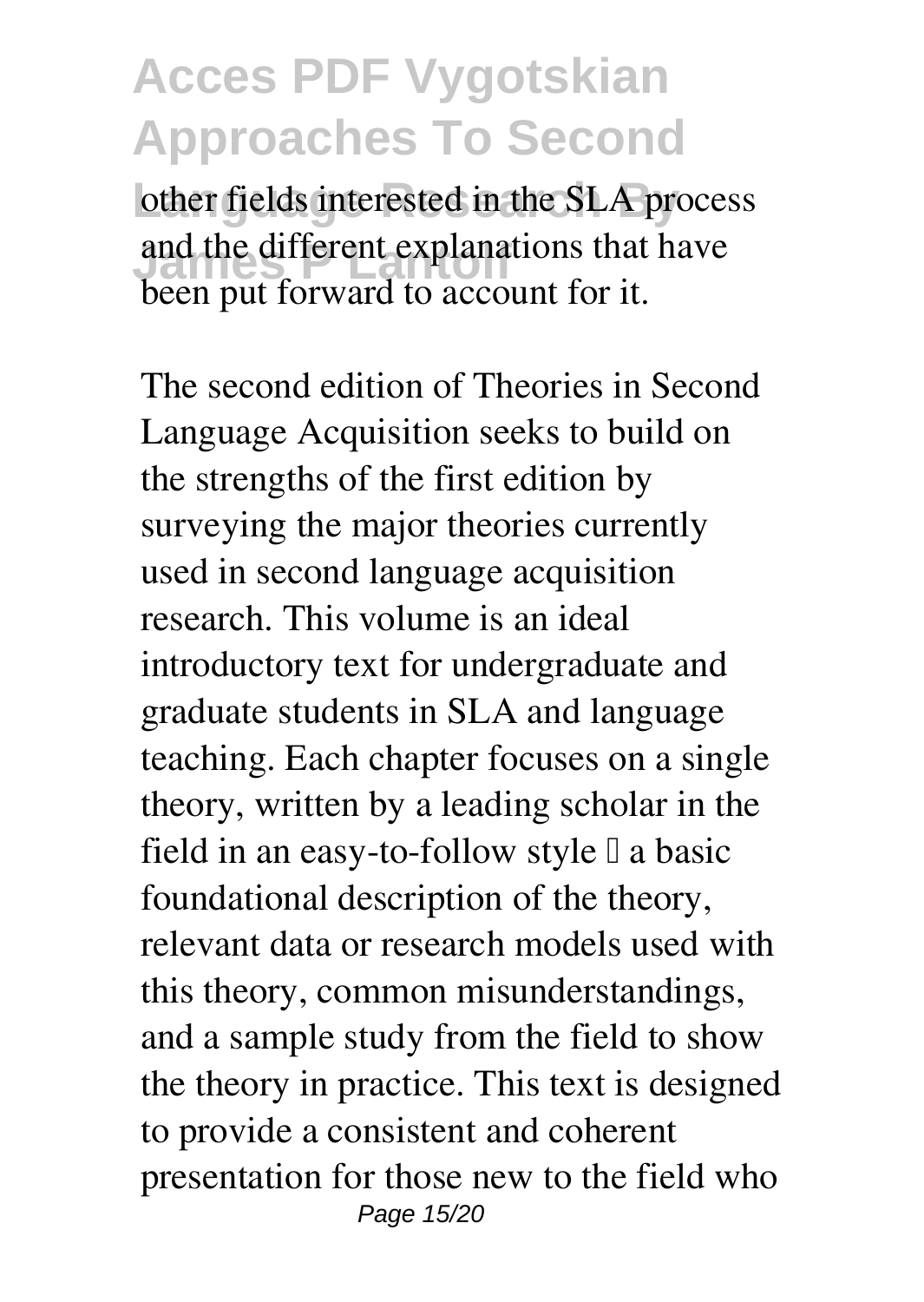seek basic understanding of theories that underlie contemporary SLA research.<br>Peasawkers will also find the healthy Researchers will also find the book useful as a "quick guide" to theoretical work outside their respective domains.

Trade schools, universities, and programs for international students have begun to experiment with Content and Language Integrated Learning (CLIL) as a viable pedagogy for instruction, as the pedagogy of CLIL increasingly gains recognition as a practical form of language and content education in Europe and beyond, and its application in instructional settings becomes more diverse. Corresponding with CLIL<sup>Is</sup> growth, this book focuses on foreign language use during peer interactions in a new CLIL setting. It particularly concentrates on how to conduct research when the focus is on learner interactions. The theoretical Page 16/20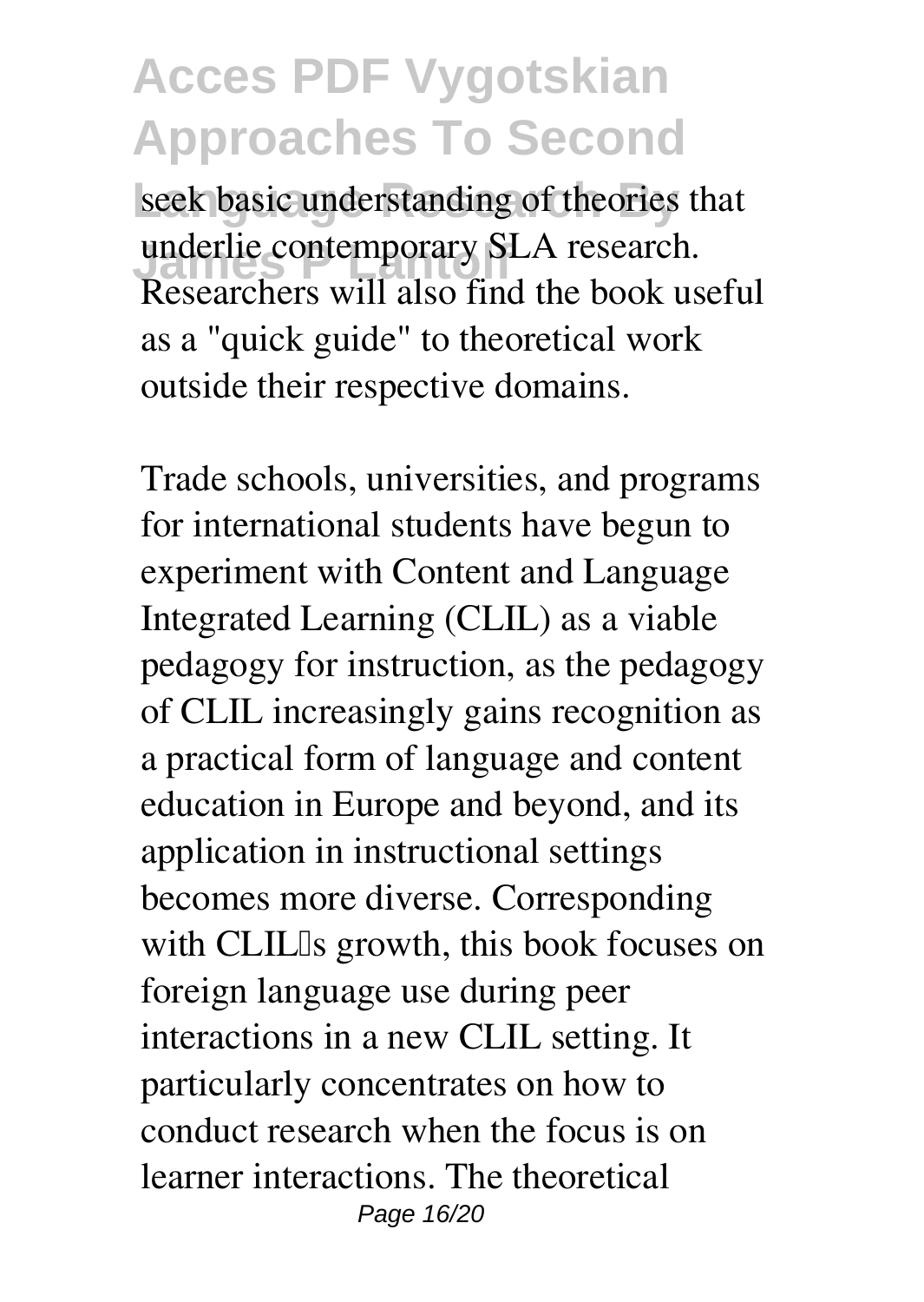background, research methods, and *Research instruments are explained in a* brief and understandable manner. This book is intended for those interested in CLIL and peer interactions and includes a framework and ideas for investigating new CLIL contexts in a practical manner allowing undergraduate and graduate students to conduct their own research in these settings.

The book outlines a framework for teaching second language pragmatics grounded in Vygotskian sociocultural psychology. The framework focuses on the appropriation of sociopragmatic concepts as psychological tools that mediate pragmalinguistic choices. Using multiple sources of metalinguistic and performance data collected during a sixweek pedagogical enrichment program involving one-on-one tutoring sessions, Page 17/20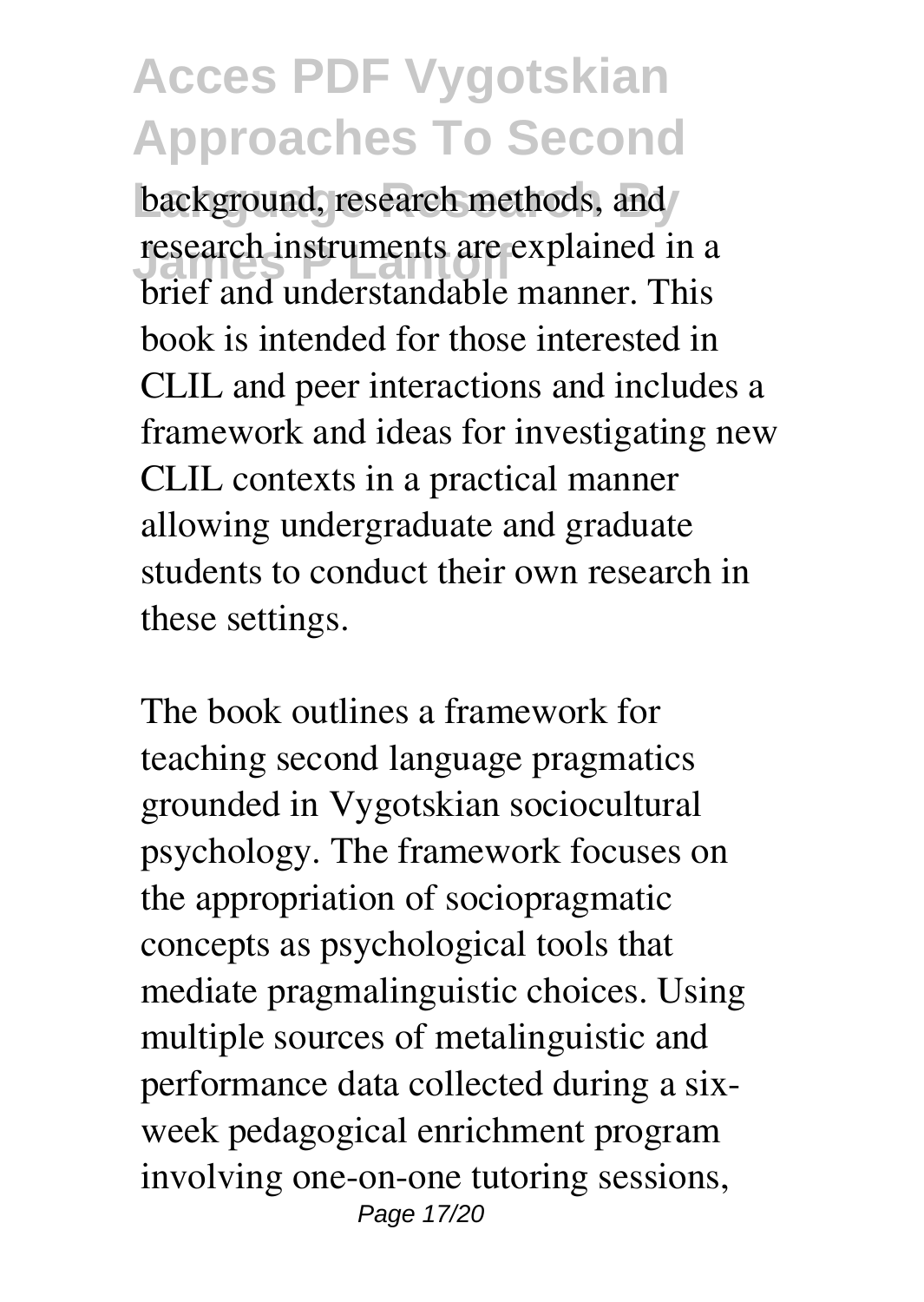the volume explores both theoretical and practical issues relevant to teaching second<br>**Language amounties** from a *Musetalian* language pragmatics from a Vygotskian perspective. The book represents an important contribution to second language instructional pragmatics research as well as to second language sociocultural psychology scholarship. It will be of interest to all those researching in this field and to language teachers who will find the pedagogical recommendations useful.

Embracing a sociocultural perspective on human cognition and employing an array of methodological tools for data collection and analysis, this volume documents the complexities of second language teachers' professional development in diverse L2 teacher education programs around the world, including Asia, South America, Europe, and North America, and traces that development both over time and Page 18/20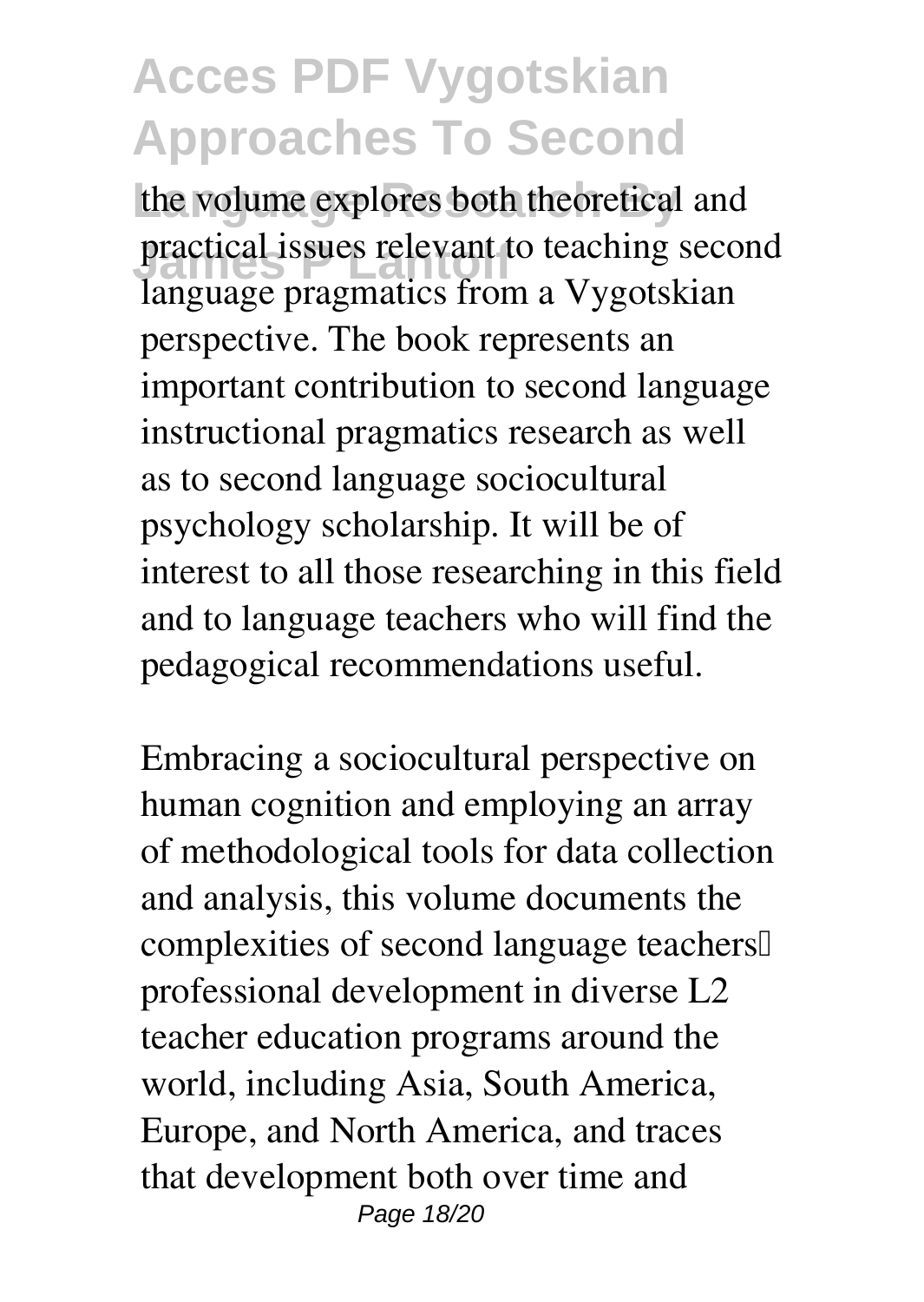within the broader cultural, historical and **Institutional settings and circumstances of** teachers<sup>[]</sup> work. This systematic examination of teacher professional development illuminates in multiple ways the discursive practices that shape teachers<sup>[]</sup> knowing, thinking, and doing and provides a window into how alternative mediational means can create opportunities for teachers to move toward more theoretically and pedagogically sound instructional practices within the settings and circumstances of their work. The chapters represent both native and nonnative English speaking pre-service and in-service L2 teachers at all levels from K-12 through higher education, and examine significant challenges that are present in L2 teacher education programs.

Copyright code : Page 19/20